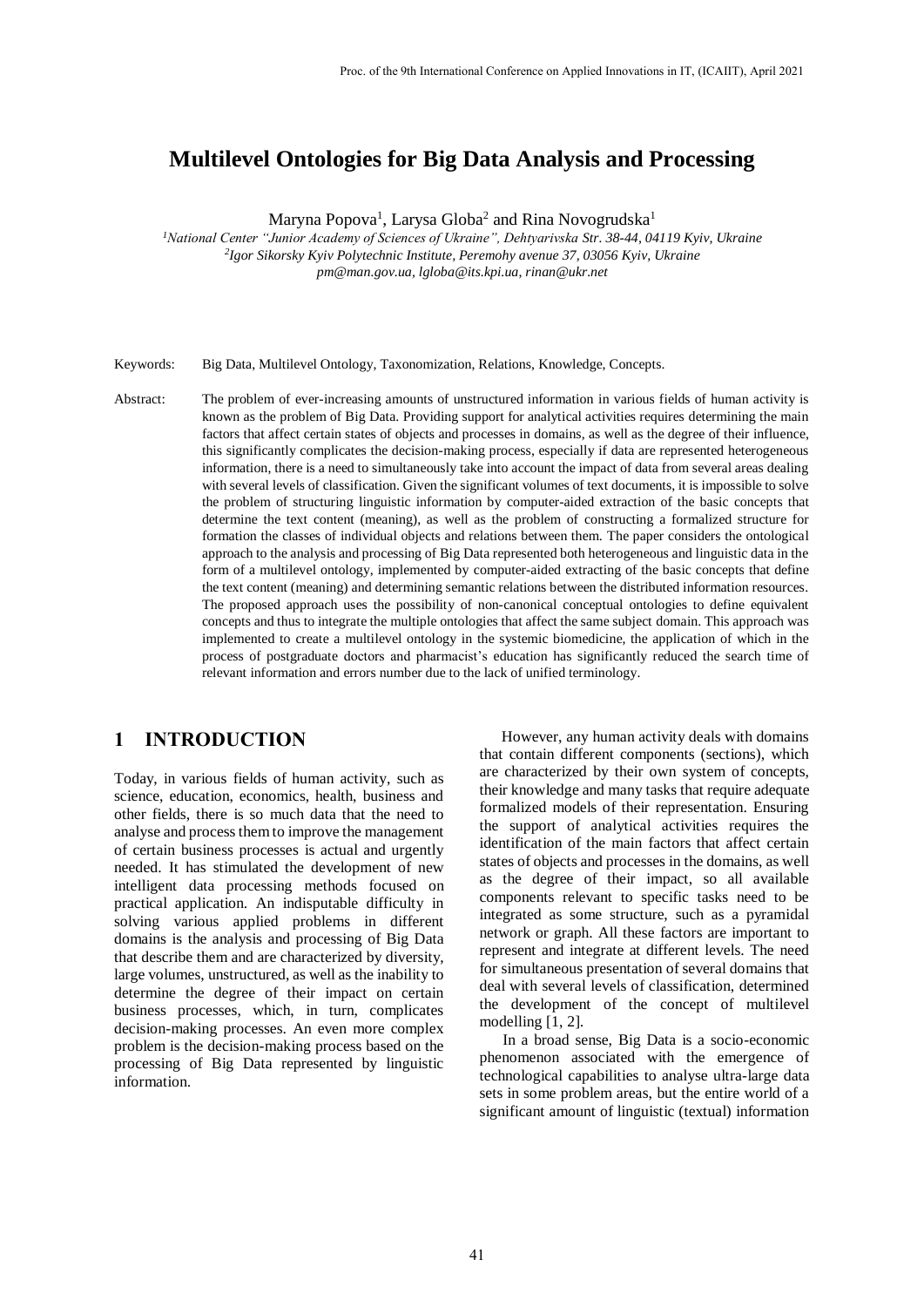requires significant automation of analytical processing [3], which consists in performing certain steps, namely: 1) structuring of linguistic (text) information due to computer-aided extraction (Data Mining, Data Extraction) of basic concepts that determine the content (meaning) of the text; 2) building a formalized structure by classes of concepts and relations between them formation; 3) determining the mechanism for conducting logical output based on the created structure.

The paper considers the ontological approach to the analysis and processing of Big Data represented by linguistic information in the form of a multilevel ontology, implemented by structuring texts and establishing semantic connections between distributed information resources.

The paper is structured as follows: Section 2 is dedicated to the analysis of the main data sources about knowledge representation in multilevel ontologies. Section 3 describes existed approaches to the implementation of ontologies, including multilevel ones. Section 4 provides an example of multilevel ontology implementation. The results of the paper are summarized in the Conclusion.

### **2 STATE OF ART**

Today, ontological approach to automating the process of analytical processing of large amounts of textual information stored on the global network is wide spread [4-6].

Conventional ontologies (such as well-formalized OWL ontologies) use descriptive logic (first-order logic) to determine the class affiliation of individual objects and their binary relations (properties).

The concept of multilevel ontology or multidimensional ontology is to define a class of objects and their relations by geometric means in multidimensional space, not by formalisms based on first-order logic.

More formally, a multilevel ontology means a finite set of points that are classes in a multidimensional space. Multilevel ontology objects represented in the form of graph nodes are combined into classes according to certain properties, and binary relations («class-instance») – in the form of directed edges, connecting two objects. This representation of a multilevel ontology is present in almost all modern conceptual and ontological models. However, most of their use is limited due to the division of classes and instances into disparate sets. In other words, instances of classes cannot be other classes, and a multilevel taxonomy based on a class-

instance relation cannot exist. Unlike first-order ontologies, binary relations between objects in a multilevel ontology are have no names. Similarly, they do not have semantically significant names and objects; instead, each is assigned a unique identifier (such as a URI in OWL ontologies).

Formally, any multilevel ontology can be reduced to an OWL ontology, but such a reduction will destroy the conceptual basis of the original multilevel ontology [7].

While creating intelligent systems based on knowledge, it is advisable to create a structure that would save the original form of the ontology, ensuring the integration of knowledge and ontologies of different domain sections. As a means of such integration, the authors suggest the use of metaontology, which defines the system of concepts described while creation of a domain sections ontology. Such a meta-ontology is an ontology of a more abstract level in relation to the domain sections ontology [8] (Figure 1).



Figure 1: The multilevel ontology concept.

Metaontology, used to describe other ontologies, defines the structure of the internal organization of large ontology sections, indicating the general properties of the ontology matching types used in the domain section ontology. There are several levels of metaontology if this is necessary.

Multilevel integrated ontology (MIO) can be considered as an ontology, the concepts and roles of which are represented by dimensions, categories, measurements and facts. This ontology should also include all the axioms and statements needed to validate the intended model of multidimensional data. As a result, MIO can be used both to determine the directions of analysis and to test the resulting model for the presence of some new properties [9].

For knowledge management, multilevel ontologies and schemas for their representation are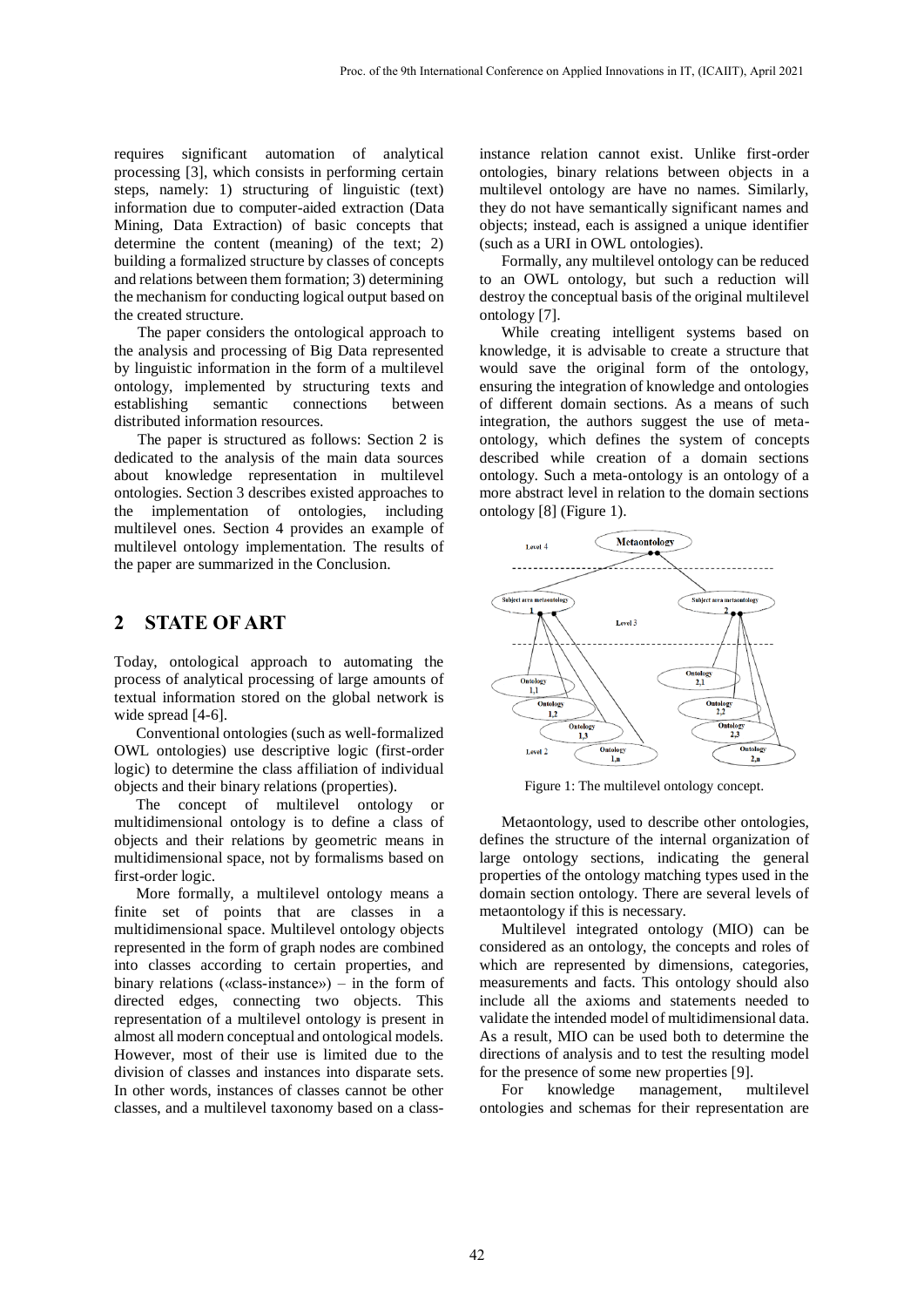considered mainly in the context of the data warehouses development and integration.

The authors [10] present a multilevel model with an OWL ontology model based on the descriptive logic of the Stanford Center for Biomedical Informatics Research, and define rules for transforming from a multidimensional level to an OWL ontology.

In [11] RDF-model OLAP-cube with an emphasis on the relation between the attributes of measures and measurements and its effect on the ability to summarize is described. The authors define the concept of measure- measurements consistency and demonstrate how to make logical output from OLAP ontology. The OLAP ontology is built using semantic web technologies and is mainly used to help users create OLAP cubes and queries to it.

Researchers from the Jaume I University (Spain) [9] propose to use ontology and semantically annotated data resources as a basis for designing semantic data repositories and an ontology-based environment for designing multidimensional analysis models.

In work [12] a new structure for the conceptual multilevel models' development, starting with a set of applied biomedical ontologies, is proposed. The methodology underlying the multilevel model is very simple, it is necessary to determine only the facts, indicators, measurements, categories and relations. This allowed to implement the model in almost any existing multidimensional database, performing the appropriate transformations. Regarding the scalability of the approach, the proposed solution allows you to manage large ontologies by selecting fragments that represent semantically complete modules of knowledge.

In the research [13] database transformation rules are used to generate the OWL ontology. Ontologybased technology provides semantic explanation and personalization capabilities based on the relation between concepts in the ontology. Multilevel ontology is designed to most fully reflect the terminology of a complex structured domain, identify common and partial in the content of such a complex structured area and provide the ability to reuse the description of concepts and relations in knowledge engineering and intelligent systems development.

The potential benefits of using multilevel ontologies are:

- obtaining additional levels of information presentation, which will be reused to create new levels;
- obtaining a more compact representation of the ontology text by introducing abstract concepts-

relations between entities and their use in defining other terms.

Thus, the possibilities of multilevel ontology are used to solve the problem of semantic integration of reusable ontologies. In addition to the approach to finding relevant elements using metalevel specifications, the possibility of joining reusable ontologies as higher-level specifications can be considered. Acting as meta-information, such an ontology can remain independent and embedded without much efforts.

The multilevel ontology model should provide:

Facilitate the interpretation of concepts within the community. Today, there are many information systems characterized by the use of different conceptualizations, which complicates the interaction between them. Using a multilevel ontology will help solve this problem.

Reduction of errors. In many areas of human activity, such as medicine, there is no unified terminology, and the number of different ontologies is constantly increasing, which leads to semantic heterogeneity and, consequently, to the problem of semantic interoperability. However, the creation of a theoretical bridge in the form of a multilevel ontology will help to resolve ambiguities in ontological terms and concepts, thereby facilitating interpretation and reducing errors.

Data integration. Domain ontology is the only tool that allows you to reconcile at the semantic level of the model of heterogeneous data sources. Integration often occurs automatically because the ontologies used in the process capture and identify concepts in a formal and unique way.

Exchange of meaningful information. A coherent domain conceptualization can be easily used as a data exchange format. Unlike the usual exchange format, which defines the complete structure of the exchanged data and where the value of each data element is determined by its place in the global structure, ontology-based exchange is very flexible, which allows reasonable interpretation of completely different exchange structures by the same receiving system.

Extended support for semantic interoperability. Multilevel ontologies offer broader support for semantic interoperability, due to the fact that they reconcile the ontologies inconsistencies in different information systems.

Reuse of information. The ontology provides access to the data referenced by the concepts it defines. Ontologies are also used to query databases.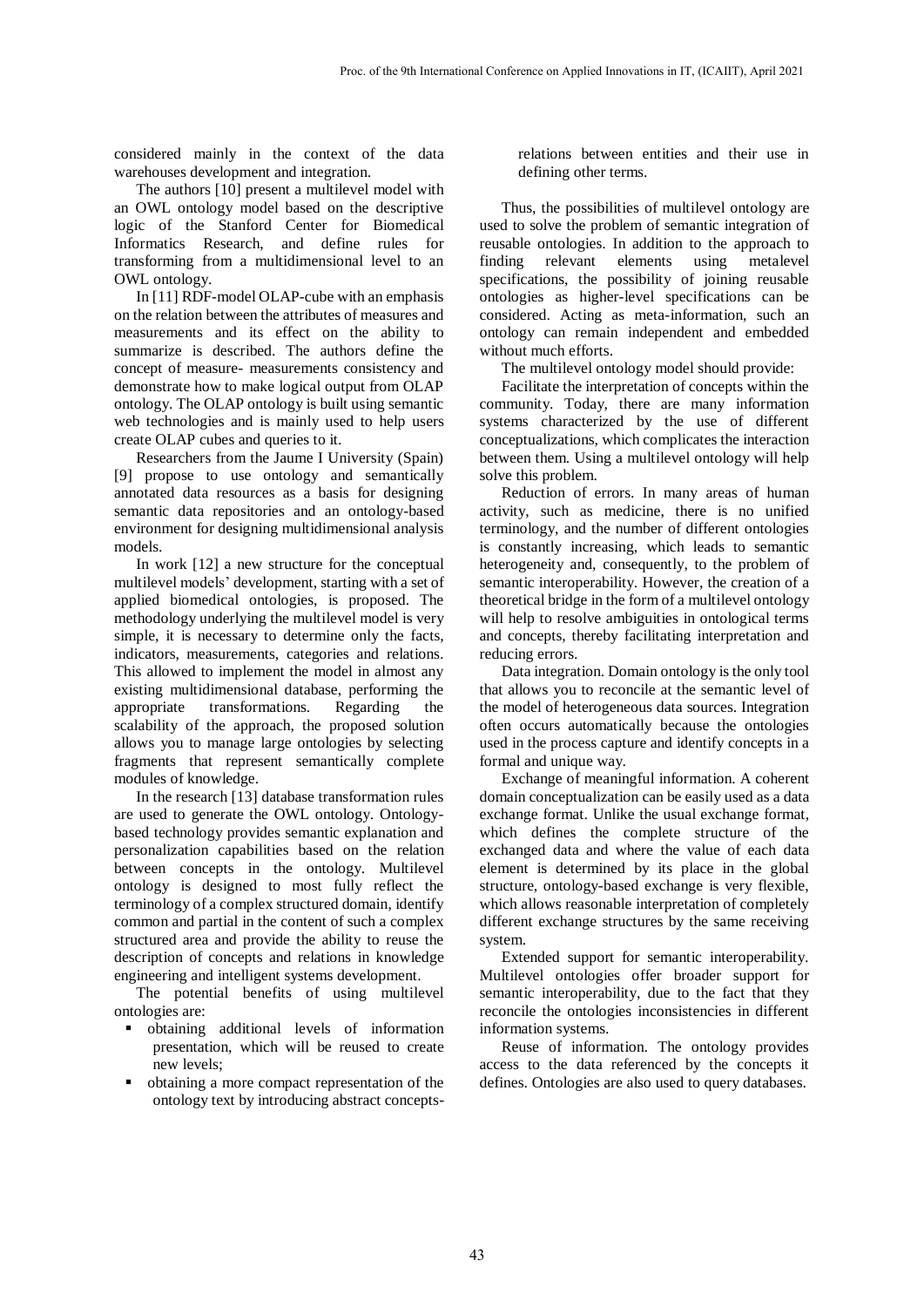Existing approaches do not solve, first of all, the problem of structuring textual information by computer-aided extracting the basic concepts that determine the content (meaning) of the text, and the problem of building a formalized structure for forming classes of individual objects and relations between them. To solve these problems, it is proposed to automate the process of multilevel ontological model implementation by using software to solve analytical problems based on it.

## **3 MULTILEVEL ONTOLOGIES DESIGN**

Ontology design is often not the ultimate goal in itself, usually ontologies are further used by intelligent systems to solve practical problems. In work [14] a 7-stage approach to ontology design is proposed.

- 1) Definition the scope and purpose of ontology.
- 2) Considering reusing existing available ontologies developed by someone else.
- 3) Listing of important ontology concepts, not taking into account possible coincidences of concepts that can be identified.
- 4) Definition of classes and their hierarchy.
- 5) Definition of properties related to classes.
- 6) Definition of constraints (number of elements, range of domain constraints), which relate to the properties.
- 7) Creating instances of classes in the hierarchy.

This approach uses the ability of non-canonical conceptual ontologies to define equivalent concepts and thus to integrate several ontologies describing the same domain.

An alternative approach to the ontology development starting with the canonical conceptual ontology is proposed in [15].

1) The first step in ontology development should be to agree in the community of its application. To reach an understanding, you should:

- clearly define what is the domain described by the ontology;
- choose a powerful model to accurately identify primitive concepts existing in the domain;
- develop a common understanding of the canonical set of concepts that describe the field of knowledge.

2) Based on the certain canonical conceptual ontology, a non-canonical ontology can be created for practical use by a group of end users, to create their

own idea of the domain or to formally model all concepts existing in the target domain related to ordinary linguistic notation (word or sequence of words). Thus, the possibility of exchanging information, expressed in concepts of the canonical conceptual ontology, is preserved.

3) To ensure that the ontology is used for linguistic output and/or to provide an end-user-friendly multilingual interface, it is necessary to define a list of concepts for a specific language and link them to each ontology concept. The multilevel "onion" model built based on this alternative approach [15] and obtained as a result of domain formalization, includes:

- canonical conceptual ontology, which provides a formal basis for modelling (canonical and accurate descriptions of each concept) and effective exchange of knowledge in the domain between different sources;
- non-canonical ontology, which provides mechanisms for linking various conceptualizations developed in this domain, which are used to interact with other software components or sources that already have their own special ontologies;
- **Inquistic ontology, which represents the** concept in natural language (in different languages) and sets the linguistic transformations over primitive and definite concepts.

Basic rules of ontology development according to [14] are formulated as follows:

- 1) There is no single right way to model the domain – there are always viable alternatives.
- 2) Ontology development is necessarily an iterative process – a repeated passage through the ontology in order to clarify it.
- 3) Ontology elements should be close to the objects (physical or logical) and relations in a particular domain.

Therefore, regardless of the choice of approach to multilevel ontology design, it is necessary to meet the basic requirements for its formation and development:

- flexibility the ability to quickly and easily update any of ontology fragments, the ability to organize a decentralized "multi-agent" creation and editing of ontologies;
- openness to add both individual concepts of any content and any conceptual subsystems, openness to the vocabulary of natural languages and additional options for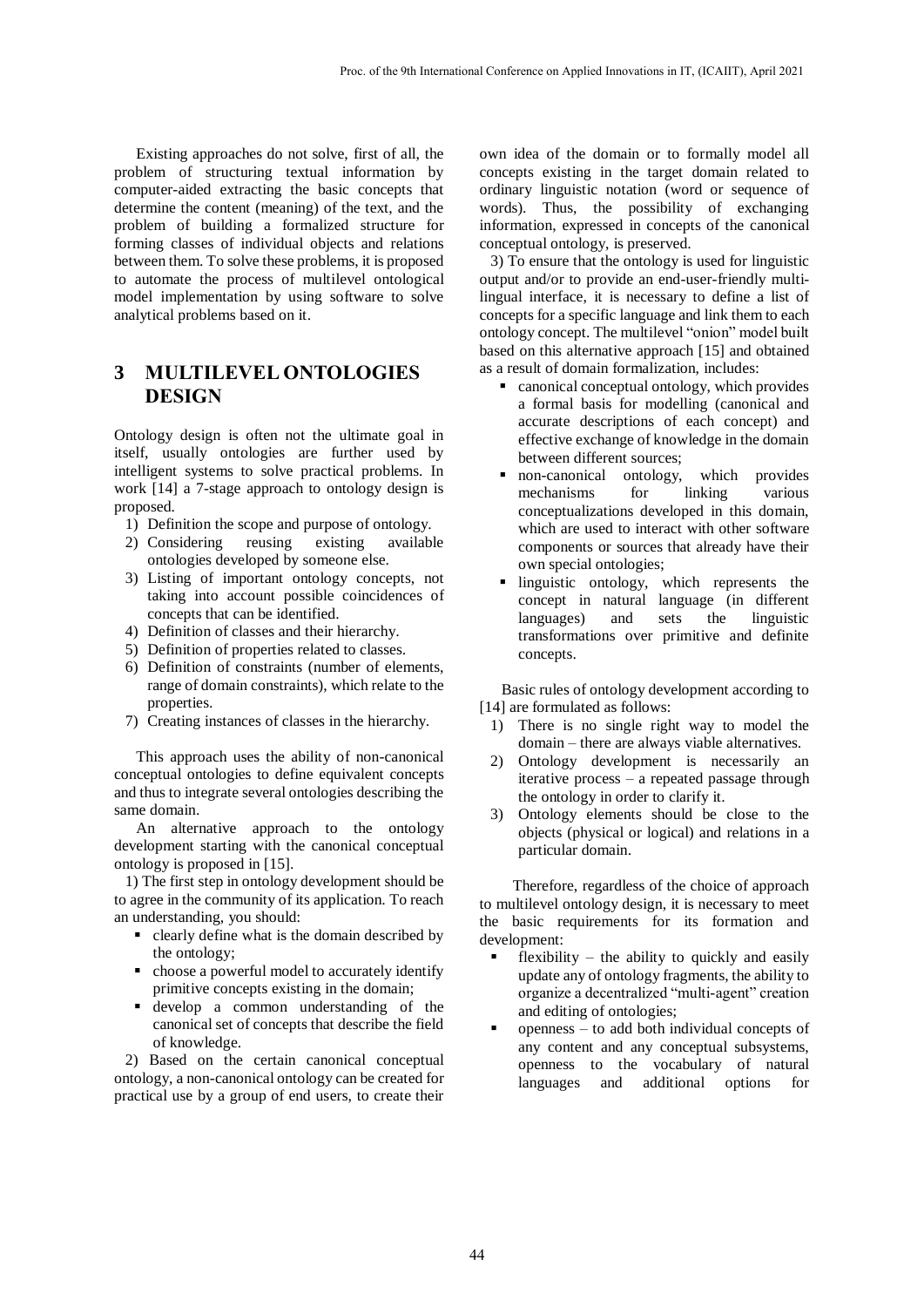conceptual interpretation of words already contained in the lexicon of ontology;

- meaningful scalability the ability to quickly select (expand/cut) certain fragments in accordance with the task, area of interest and point of view of individual professional groups;
- model scalability the ability to present conceptual systems at different levels of detail to describe and formalize the relevant fragments of reality (for example, in the following sequence: simple semantic categorization of vocabulary – taxonomy – complete terminological model – production system – logical theory);
- versatility for the user suitability for use in various software components and on different platforms.

## **4 MULTILEVEL ONTOLOGY IMPLEMENTATION**

In this research the concept of ontology "level" is considered somewhat more widely.

First, the "internal" ontology level characterized by the depth of the binary relations of the taxonomy that underlie it is determined. The depth of binary relations means the depth of nesting of concepts categories, in graph terms it means that there is a certain distance between the terminal and root nodes, which exceeds 1 step: the greater the number of steps from root to terminal node, the higher the level of ontology.

Secondly, the concept of "external" ontology level characterized by the number of search iterations at the user request from the taxonomy concept context in the information sources integrated into the ontology is considered.

Multilevel ontology means a logical-linguistic model, the first level of which is represented by concepts in the form of logical formulas, reflecting the patterns inherent in the classes of objects and logical relations, the second – the corresponding concepts of consistent ontologies, the third and subsequent – semantically related information units contained in heterogeneous distributed sources of knowledge created by different standards and technologies and described in natural language (databases and knowledge bases, information banks, electronic archives, collections of electronic documents, etc.) (Figure 2).

#### **4.1 Structuring Texts by Basic Concepts Computer-Aided Extraction**

At the stage of first level of multilevel ontology formation the natural language texts taxonomization and contexts transdisciplinary categorization are carried out, that includes:

Concepts extraction – search in natural language documents terms that reflect the names, characteristics and relations between these terms.



Figure 2: Multilevel ontology designing stages.

Usually, knowledge from any field of research is presented in text documents that contain poorly structured or even unstructured information. Processing such documents manually can be an extremely time-consuming process, and processing large arrays of such documents is almost impossible.

Before working with poorly structured or unstructured documents, it is necessary to structure them. During this process, the data is presented in a form convenient for computer-aided processing, which is easily read by standard means of ontologies designing, and is displayed in a user-friendly form.

The most difficult is to perform the structuring of natural language texts, as this process requires a sufficiently complete formal description of the language subset to which they belong. Each of the texts describes a specific area of research or part of it. The text uses the concepts that form its terminology. The text structuring consists of the concepts field extraction, in particular, the relevant field of study concepts (terms) identification, as well as their attributes and relations. The formed concepts field, in turn, can be represented as an ontology.

The task of text documents arrays structuring is to natural language process, that includes natural language semantic-linguistic analysis – the natural text documents processing, including formalization of the syntactic-semantic structure of sentences, computer-aided selection of multiword terms and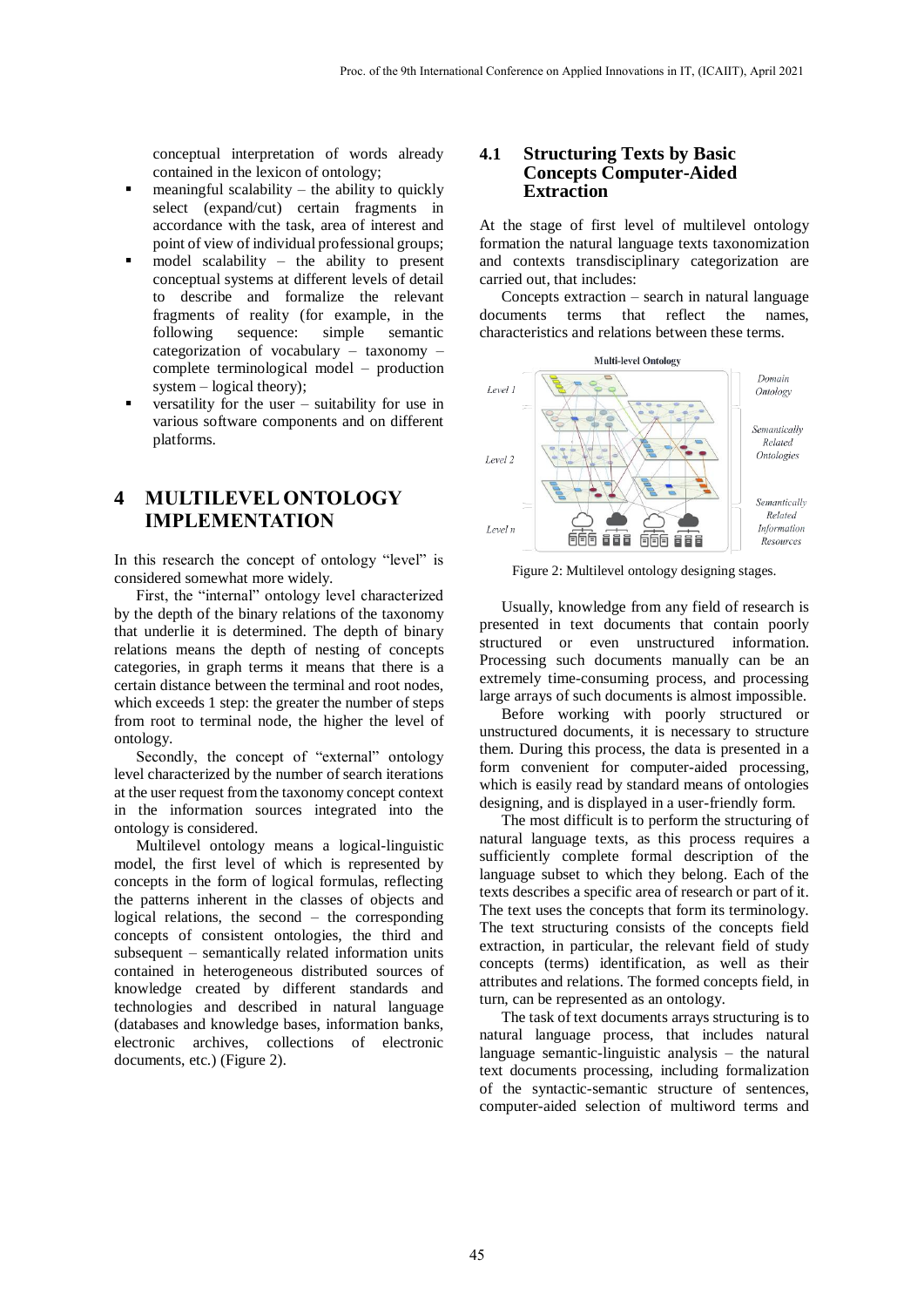contexts in which they used, and given semantic relations based on templates of their descriptions.

The main result of semantic-linguistic analysis is the construction of a domain glossary  $-$  a list of objects that exist within it, that can act as either terms or names of certain entities. If the terms are read from the text, then in the future the text highlights the contexts in which these terms are used, and if possible – their definitions too. If named entities are read, then the process of determining the attributes of these entities is carried out in the future. Thus, the structuring of a certain natural language text *T* can be represented as a certain transformation (structuring transformation):

$$
F_{str}: T \to O, \tag{1}
$$

In fact, the text structuring transformation is a multi-stage process, each stage of which requires the use of specialized models and procedures. The process of text structuring can be divided into two main stages: lexical analysis  $T \rightarrow T_{pr}$ , which forms the primary structure of the text  $T_{pr}$ , and the ontology formation  $T_{pr} \rightarrow O$ , which allows you to select the necessary information from the primary structure and present it in the form of an ontology. To perform the second stage, a recursive reduction method is proposed [5, 16, 17], which provides a sequential primary structure transformation using a set of dynamically specified by the ontology designer rules.

The procedure of concepts extraction from natural language texts is implemented as one of the cognitive information technology "POLYHEDRON" [18] modules "KONSPEKT" [19], which functions include:

- text linguistic analysis to the level of superficial syntactic and semantic analysis;
- extraction of domain concepts from relevant texts;
- extraction and contextual description of the natural language texts concepts related to a given topic, which is given by a keyword or phrase;
- generation based on the results of semantic analysis of a given number of secondary keys, the use of which in a cyclic mode allows to deepen the disclosure of the topic in the formed contextual concepts descriptions;
- use contextual concepts descriptions to select from a set of text documents those that are most relevant to a given topic.

Terms from natural-language texts are distinguished using procedures and software tools for linguistic and semantic analysis of texts.

«KONSPEKT» [19] provides computer-aided contexts extraction that use the corresponding terms, and presentation of them in the form of a specialized XML structure. It allows computer-aided fill in the graph nodes with contexts based on the coincidence of nodes names and concepts names based on the results of semantic and linguistic texts analysis.

The results of semantic and linguistic analysis are used for natural-language texts taxonomization – a cognitive procedure for structuring text arrays based on the systemological representation of their terminological system in a hierarchical form. Because of natural-language text taxonomization, its structure can be represented as a graph, each node of which contains the corresponding contexts or attributes. Contexts content includes, respectively, semantic descriptions and characteristics of the corresponding concepts and phrases or characteristics of named entities.

Taxonomization provides extraction of classification units from text array that characterize its semantics and purpose. The text taxonomy reflects the order of interaction between terminological constructs or named entities.

Establishing relations between concepts. Relations indicate interactions between concepts. They are defined by properties and attributes that characterize domain classes.

Due to the established relations, ontology is not just a structure of concepts, but also reflects complex relations between them and comprehensively represents the domain. There are three main types of relations between concepts:

- $R_t$  taxonomic relations express the relation «is-a» or the relation «general/partial»;
- $\blacksquare$   $R_c$  compositional relations express the relation «part of»;
- **•**  $R_{top}$  topological relations reflect how different components of a terminological system are connected to each other through certain connections, or show the «paths» of physical interactions between components, as well as provide information about the spatial location of these components.

The definition of multiple relations of binary order over thematic concepts allows to achieve a high level of correctness in the formation of taxonomic categories and thematic classifiers. This ensures multiple interactions between taxonomic structures.

The result of applying the text taxonomization procedure is the definition of semantically significant relations between various objects, which can include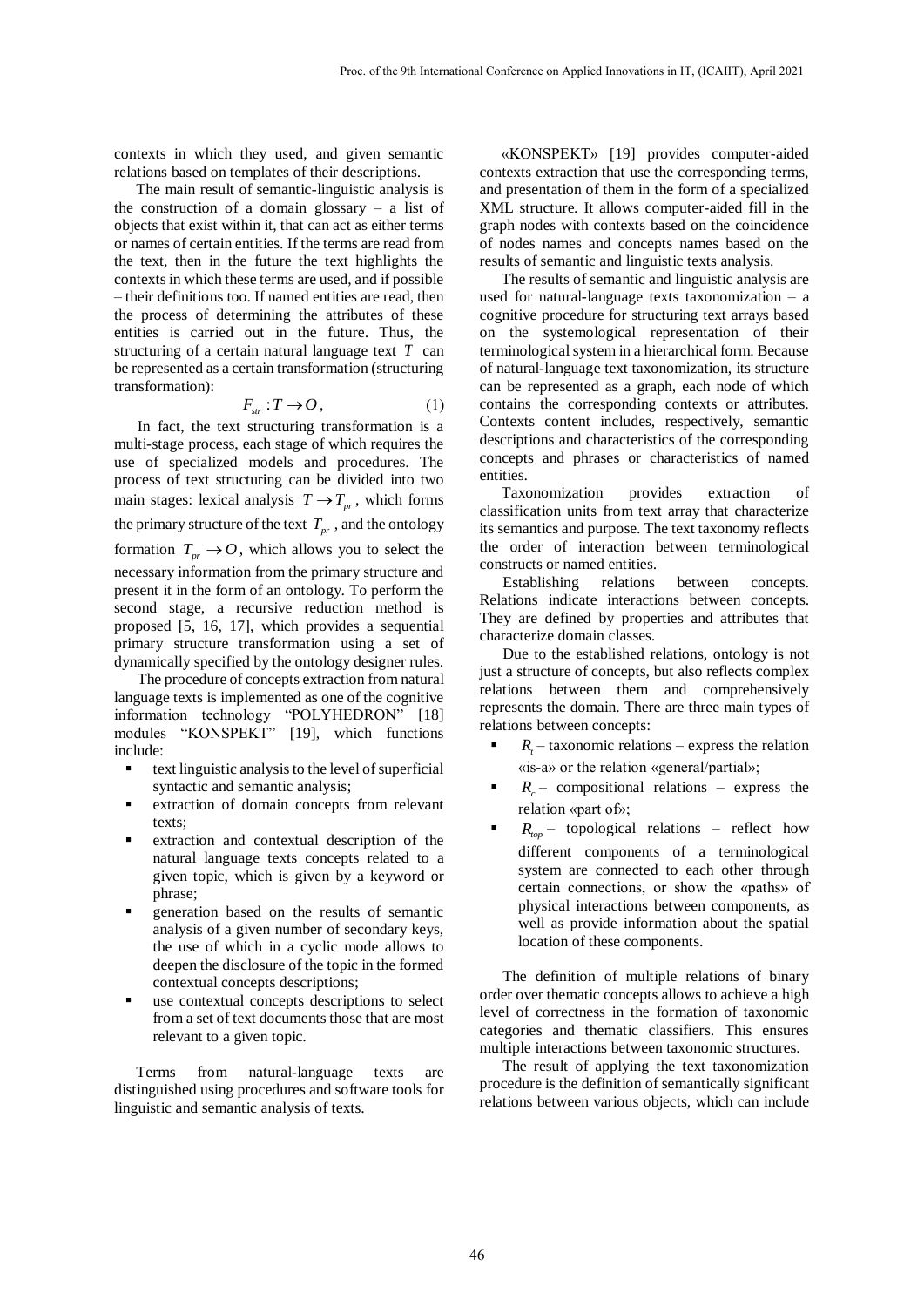both certain relations between terms belonging to the domain (synonymy, class-subclass, etc.), and specific relations between named entities for this area of knowledge.

Representation of the primary text structure as a taxonomy. The taxonomy organizes concepts in a controlled dictionary into a hierarchy. The main purpose of the taxonomy is to create an ontology structure for human understanding and integration of other sources. In taxonomy, binary relations between different concepts of a domain are determined based on their definitions.

The primary text structure *T* contains a structured representation of lexemes (words or symbols), as well as syntactic relations between them. This structure, in fact, is an oriented graph, and lexemes are nodes of this graph.

Any natural-language text *T* is represented by a set of lexemes *L* , on which the precedence relations are defined  $\Leftarrow$ . This relation converts L to a linearly ordered set. The text *T* can also be represented as a sequence of sentences *S* that also define the precedence relation:

$$
T = \left\{ S_1 \Longleftarrow S_2 \Longleftarrow \ldots \Longleftarrow S_{n_i} \right\},\tag{2}
$$

where  $n_i$  is the total number of sentences in the text.

Each sentence  $S_i$  is represented by some subset of lexemes:

$$
L_{S_i} = \left\{ l_{ij}, j = \overline{1, n_i} \right\},\tag{3}
$$

where  $n_i$  – the number of lexemes in *i* sentence.

Obviously, the condition is met:  
\n
$$
\forall l_1 \in S_1, \forall l_2 \in S_2, S_1 \iff S_2 \implies l_1 \iff l_2,
$$
\n(4)

where  $S_1$ ,  $S_2$  are arbitrary text sentences;

 $l_1$ ,  $l_2$  – lexemes.

Each lexeme has a number of attributes:

$$
l_{ij} = \left\langle l_{ij}^T, P_{ij} \right\rangle, \tag{5}
$$

where  $l_{ij}^T$  is the text representation of the lexeme  $l_{ij}$  ;

 $P_{ij}$  – lexeme attributes.

A lexeme can be related to other lexemes using syntactic relations  $r_s \in R_s$ :

$$
r_{s} = \langle l^{1}, l^{2}, r_{t} \rangle, \qquad (6)
$$

where  $l^1$ ,  $l^2$  – lexemes that have a relation between them;

*t r* – relation type.

Thus, oriented graph representing the primary structure of a natural-language text has the form:

$$
T = \langle L, R_{S} \rangle. \tag{7}
$$

The main problem is the inefficiency of working with the text representation of the lexeme, which is redundant and requires the construction of specialized functions defined on the set of words representations in text. Such functions are cumbersome and inefficient, and in software implementation, they often depend on the specifics of implementing text variable processing in a given programming language.

Since the set of text representations of lexemes is incalculable, we can construct a transformation of the form:

$$
V: L^T \to \mathbb{N},\tag{8}
$$

where  $L^T$  is the set of text representations of lexemes.

Let the text be written in a specific alphabet  $A$ , the number of characters in which  $n_A = card(A)$ . This alphabet can be considered as a notation with a base  $n_A$ . Accordingly, each letter  $\alpha \in A$  can be matched with a certain number  $i_{\alpha} \in N$ , which is the index of this letter in the alphabet. Any word in the input text is a sequence:

$$
l^T = \left\{ \alpha_1, \alpha_2, ..., \alpha_{n_l} \right\},\tag{9}
$$

where  $n_l$  – word length  $n_l > 0$ ;

 $\alpha_i$  – letters of the alphabet A.

If we consider letters  $A$  as digits of a number in the corresponding notation, then such a number can be converted to decimal using the formula:<br> $V(l^T) = i_{\alpha_1} \times (n_A)^{n_I} + i_{\alpha_2} \times (n_A)^{n_I-1} + ...$ 

$$
V(l^T) = i_{\alpha_1} \times (n_A)^{n_I} + i_{\alpha_2} \times (n_A)^{n_I - 1} + \dots
$$
  
 
$$
\dots + i_{\alpha_n} \times (n_A)^0
$$
 (10)

where  $i_{\alpha_j}$  – letter index  $\alpha_j$  in alphabet A;

 $n_A$  – number of characters in the alphabet A.

Using the V function, you can replace all  $l^T$  with their corresponding  $l^V = V(l^T)$ . As a result of this operation you can get a more efficient representation of the lexemes set:

$$
\langle l^V, P \rangle \in L^V , \qquad (11)
$$

where  $l^V$  – code representation of a lexeme;

 $P$  – grammatical characteristics of the lexeme;

 $L^V$  – multiple code representations of lexemes.

In the future  $L^V$ , it can be considered as a set of lexemes *L* .

The taxonomy formation algorithm is based on the induction of utterances based on the selection of pairs (class name – name concept). If the statement is true, then a bipartite graph is constructed (a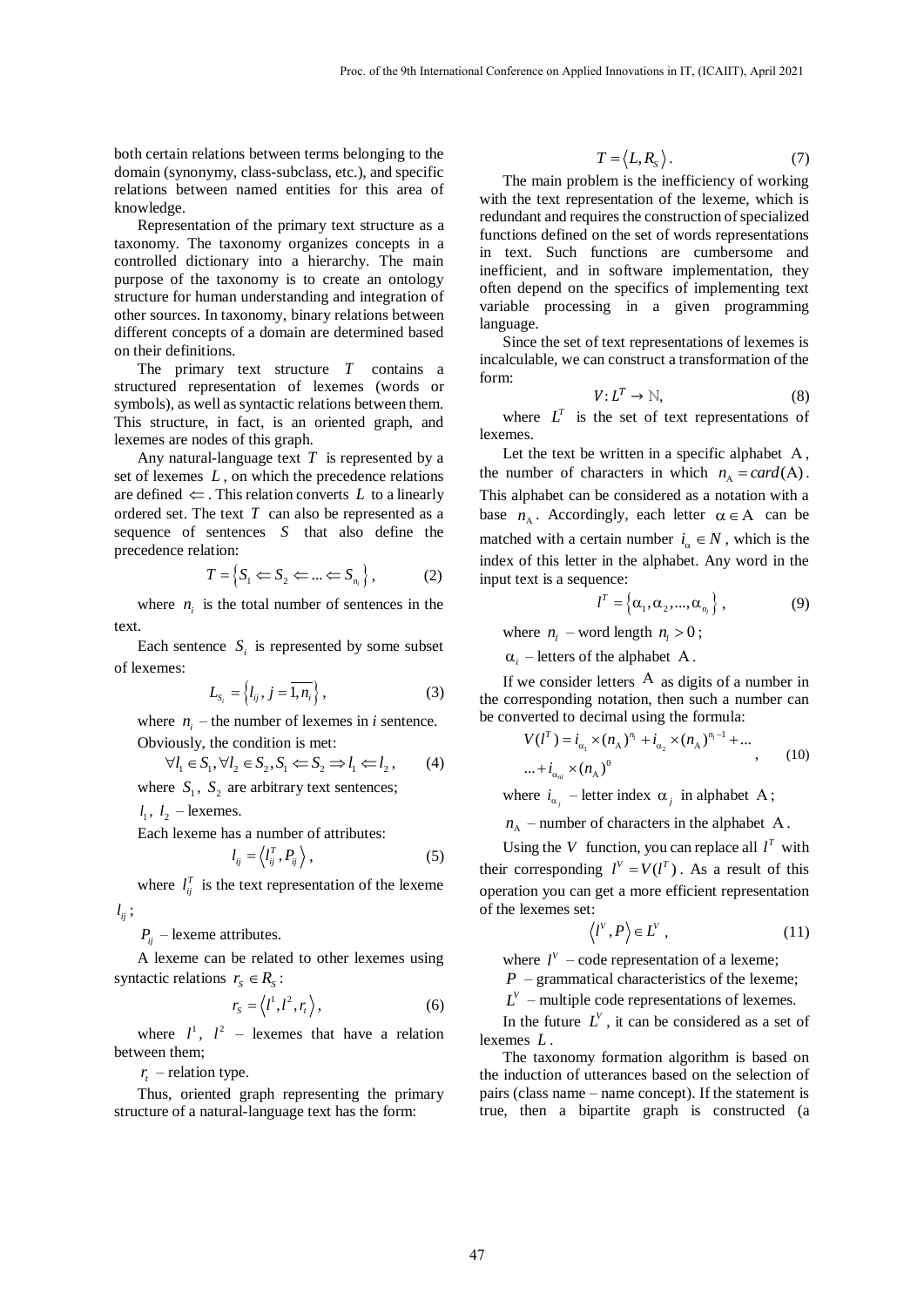unidirectional oriented graph with several edges entering and exiting one node). If the statement is false, then the graph is not constructed. The truth of the statement is established based on identifying the existence of a unifying property that is common to both concepts. The set of all bipartite graphs that are built on the set of true statements is a growing pyramidal network that is the basis of the taxonomy. The nodes contain class names and concept names.

Formally the technological basis for taxonomy formation is determined by a loaded bipartite graph:

$$
G = (\hbar_1 \cup \hbar_2, E), \tag{12}
$$

where  $\hbar_1 \cup \hbar_2 = \emptyset$ , nodes with  $\hbar_1$  marked predicate names, and nodes with  $\hbar_2$  marked argument names;

 $E$  – set of edges. Graph edges connect nodes marked with predicate names to vertices marked with argument names.

Vertices from the set  $\hbar_1$  are called predicate nodes, vertices from the set  $\hbar_2$  are called concept nodes, and predicates themselves are called conceptual predicates.

The statement is formed based on the composition of nodes incident to a single edge.

The ontological graph acts not only as a means of organizing information, but also as a environment for active user interaction with distributed information resources displayed in the form of a spatially ordered set of statements.

The effectiveness of using taxonomies in the process of integration and aggregation of information resources significantly depends on the quality of a domain structuring. Therefore, questions related to the ordering a set of taxonomic concepts determine the constructiveness of the knowledge system.

Axiomatization. Axioms provide the correct way to add Boolean expressions to ontology. Such logical expressions can be used to clarify concepts and relations in ontology. Axioms are used to develop an explicit way of expressing what is always true. Axioms can be used to determine the meaning of several components of ontology, identify complex relations, and verify the correctness of information or obtain new information.

Thus, the cognitive procedure for multi-stage sequential transformation of the primary text structure into an ontological form based on the selection of primary patterns – recursive reduction of natural language contexts that provides computeraided transformation of text arrays into a taxonomy, thesaurus and ontology. The result of applying the procedure is the identification of lexemes (words or

symbols, such as punctuation marks) that make up the attributes of domain objects (in particular, their names), the identification of primary intercontextual relations, and the taxonomic representation of text semantics.

The reduction process consists of sequentially extracting objects from the input text (a glossary of the domain is formed), relations between objects (domain taxonomy is formed) and attributes of objects (which are later considered as functions of interpretation (axioms), which allows us to consider the result of reduction as an ontology). This process can be represented by the following formula:

$$
T \to O^1 \to O^2 \to O. \tag{13}
$$

The recursive reduction method [16, 20] consists in recursively performing the process of reducing the input natural-language text, which, in turn, is carried out by applying a specialized operator to it:

$$
F_{\scriptscriptstyle{rd}}:T\to O\,. \tag{14}
$$

The reduction operator is a combination of four operators:

$$
F_{rd} = F_{l^*} \circ F_x \circ F_r \circ F_{ct} , \qquad (15)
$$

where  $F_{l^*}$  is the aggregation operator that performs the auxiliary function of extracting phrases from the text that can represent a specific object;  $F_x$ is the operator for identifying ontology objects *X*. This operator applies a condition to the extracted phrases that determines whether to interpret a particular phrase as the name of an object; *F r* – operator for identifying ontological relations *R* divided into relations between objects and auxiliary relations between the object and its contexts;  $F_{ct}$  – context identification operator that extracts its attributes from the context of a particular object (defined using the auxiliary relations extracted at the previous stage).

In general, each of the four transformation execution operators  $F$  is defined by the database of rules  $DB_{\mathbb{R}}$  for performing this transformation. The rule RDBR has a unified structure for all stages:

$$
\mathbb{R} = \langle f_{ap}^{\mathbb{R}}, f_{tr}^{\mathbb{R}} \rangle, \tag{16}
$$

where  $f_{ap}^{\mathbb{R}}$  – applicability function, which determines whether the rule can be applied to a specific set of input information;

 $f_{tr}^{\mathbb{R}}$  – transformation function, which defines the transformation of input information.

The transformation  $F_{\mathbb{R}} : X \to Y$  defined by the rule  $\mathbb R$  has the form: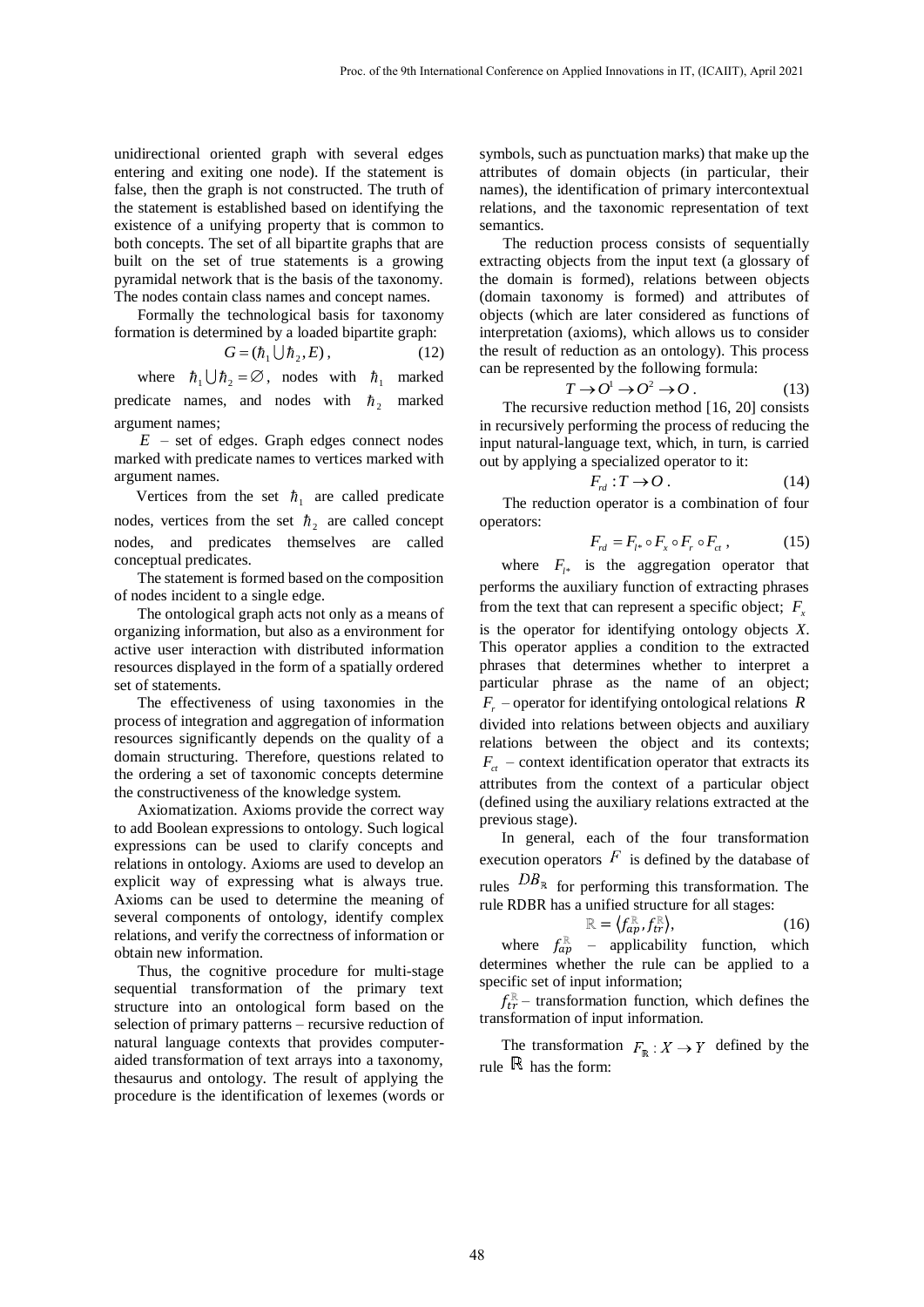$$
F_{\mathbb{R}}(x) = \begin{cases} f_r^{\mathbb{R}}(x), f_{\text{op}}^{\mathbb{R}}(x) \\ x, \neg f_{\text{op}}^{\mathbb{R}}(x) \end{cases}
$$
 (17)

So, knowledge structuring by taxonomizing natural-language texts describing this knowledge to reflect the semantics of integrated and aggregated information resources in the form of hierarchical structures, over which a certain extensible axiomatic is defined and between which sets of relations are defined, allows us to solve the problem of their correct interpretation in the process of using ontology.

An important property of ontologies is the ability to structure information simultaneously with its perception. In this case, the formation of the memory structure occurs due to the interaction of perceived information and information that is already stored in the network graph. Because of the implementation of information structuring processes, the semantic and syntactic proximity of information is established. The found associative relations are fixed in the structural components of memory.

### **4.2 Ontological Interface Design**

According to the ontological graph (taxonomy) model by means of computer-aided code generation by comparing the taxonomy objects with the set of source codes in the programming language was designed the ontological interface – a means of userfriendly interaction with the ontology [21, 22].

Changing the taxonomy (structure of the ontology) does not require making changes to the interface code, which provides dynamic extensibility, because it describes the correspondence between the ontology components and the target programming language instructions. Thus, the interface code generator is controlled by an ontology model, which is implemented as a wide set of software components and consists of static and dynamic parts. The static part contains file templates that implement fixed algorithms for controlling the code generation process, and the dynamic part contains algorithms for mapping descriptions of interface model components to program code (programming language instructions).

Ontological interface elements are the information content of a multilevel ontology. The visual representation of an ontology object is an image (drawing, picture, icon, photo, etc.), the source of which is specified in the corresponding node of the ontograph (taxonomy). The order of object display (in the form of an image gallery) of taxonomy concepts on the screen depends on the internal organization of

nodes in the ontograph. The text description of the ontology object and links to sources of distributed information resources are displayed next to the image and have a common style for all objects (colour, size and font style, position in relation to the image, corresponding icons for links to information resources of various formats, etc.).

The ontological interface has tools for both horizontal and vertical navigation with elements of the slide menu and hamburger menu, which automatically adapts to different screen widths and mobile platforms. The "Prism" view mode uses fullscreen navigation tools with the location of text and graphic elements of the ontology on 100% of the screen space. Therefore, ontological interface tools take advantage of the most common types of network resource navigation to reduce cognitive load and increase the efficiency of working with the ontology.

Based on the diversity of ontologies, establishing semantic agreement between them to ensure interoperability is a necessary condition for the formation of a second level multilevel ontology.

Ontology matching is the process of establishing a connection (conjunction) between different ontologies without changing the original ontology, so that both parties can get a common understanding of the same object [23]. It can also be defined as the process of finding a suitable object with the same or closest predictable value between two or more ontologies [24]. Otology matching takes two ontologies as input data and creates a semantic correspondence between entities in the two input ontologies. The authors [25] define ontological matching as follows: "Given two ontologies  $O<sub>1</sub>$  and  $O_2$ , matching one ontology with another means that for each entity (concept  $C$ , relation  $R$ , or instance *I*) in the  $O_1$  ontology, we are trying to find a corresponding entity that has the same valid value in the  $O_2$  ontology".

Ontology matching can also be defined as a process in which two ontologies with overlapping content are linked at the conceptual level, and instances of the original ontology are computer-aided converted to instances of the target ontology according to existing relations [26].

Ontology matching is established after analysing the similarity of certain metrics of entities in comparable ontologies. The result of the ontology matching process is called alignment. Alignment is defined as a set of correspondences that represent relations between different entities. A match can be described by a tuple: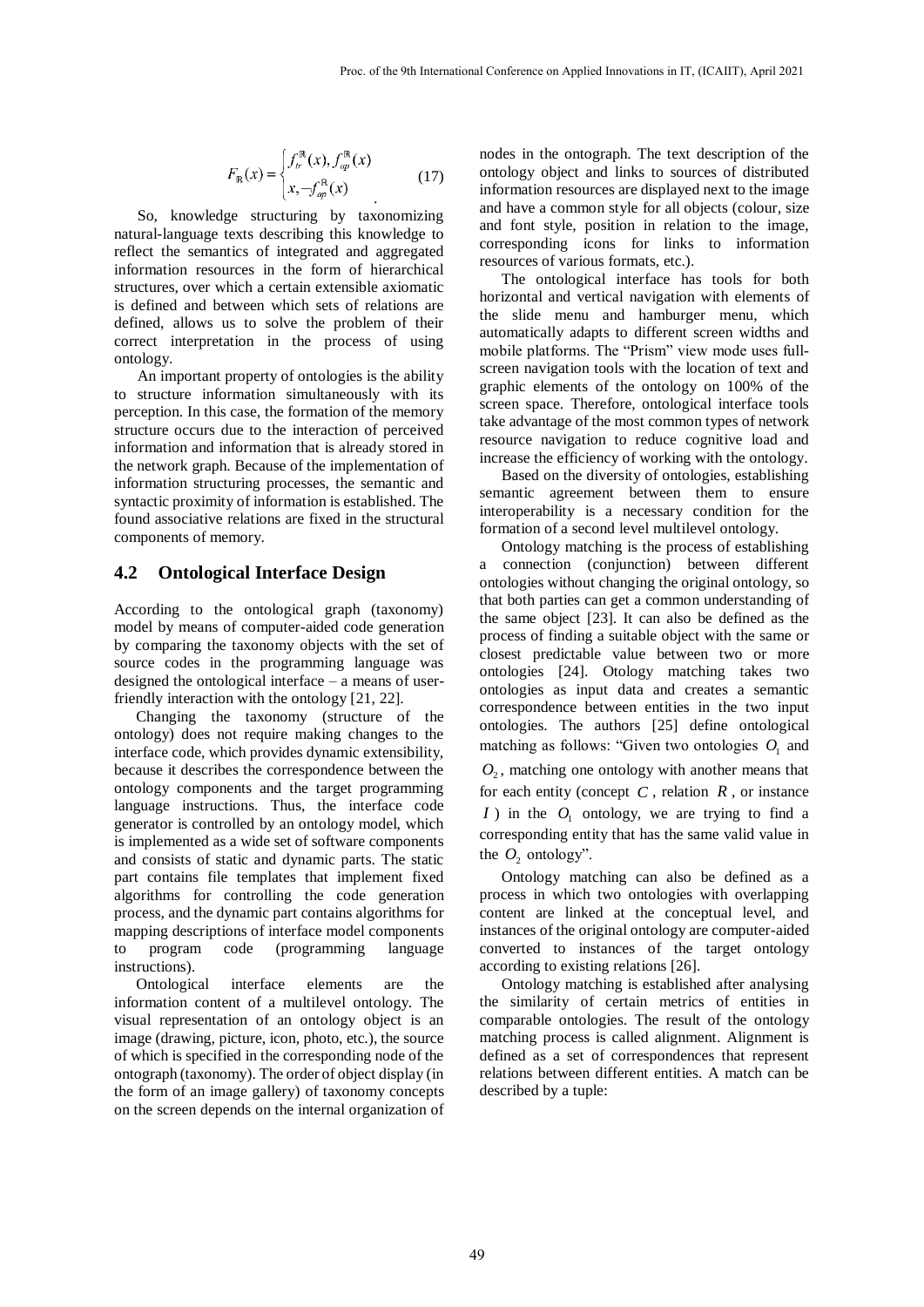$$
\langle id, s, e, r, v \rangle, \qquad (18)
$$

where *id* – unique match ID,

*s* – source ontology object *O* ,

 $e$  – the essence of the target ontology  $O'$ ,

 $r$  – alignment relations such as equivalence  $(=)$ , more general, intersection and disjunctionality of two entities and

 $v$  – reliability value, such as the similarity value.

Measurement of correspondence is the basis of all comparison algorithms, as it determines the degree of similarity between the ontologies to be matched. The formal designation of the similarity degree is given below [27]:

$$
sim: E \times E \to R. \tag{19}
$$

Similarity function:

$$
E = E_1 \cup E_2, \tag{20}
$$

where  $E_1$  – a set of entities in the  $O_1$  ontology,

 $E_2$  – a set of entities in the  $O_2$  ontology that receives two entities as input and calculates the similarity value.

The authors [28] provide some examples of similarity measurement that can be used when ontology matching. They include:

Terminological method that compares entity/concept labels. It uses purely syntactic approaches, as well as the use of vocabulary such as WordNet. The syntactic approach calculates correspondence using measurements of chain dissimilarity, while the lexical approach calculates correspondence using lexical relations such as synonymy and hyponymy.

Method for comparing internal structures that compares the internal structures of concepts, such as the value interval and attribute power.

Method for comparing external structures that compares relations between entities and other ontology components. It provides methods for comparing entities in an ontology and methods for comparing external structures by taking into account loops.

Semantic method compares interpretations or entities models in ontology.

To form the third and subsequent levels of a multilevel ontology, indexing of a set of information resources (Big Data sources) was performed using lexicographic systems virtualization technology [29] and an agent approach.

Thus, the third and subsequent levels of multilevel ontology are digital collection of documents formed as a result of systematization of network resources, a set of natural-language texts united by one or a set of features (linguistic, conceptual, pragmatic, temporal,

stylistic, functional, intentional, etc.). The most popular are collections of texts with the same topic (educational and scientific collections), one author (complete works), a certain historical era, a certain language or created under certain circumstances, in a certain form, for a certain purpose (educational and methodological materials, normative legal acts regulating legal relations in a certain area, etc.), for a category of readers with a certain level of access (public data, data for official use), etc. Modern information and communication technologies allow doing this dynamically, selecting full-text documents relevant to the user's request from a Web supermassive of indexed texts or local databases – specialized electronic libraries.

An important tool for studying text collections is the relation of semantic identity of natural-language texts.

While forming online digital collections of text documents, the following methods are used: comparative analysis (checking texts for semantic identity), system analysis (researching semantic identity as a relation with system-forming properties) and modelling the relation of semantic identity of natural-language texts.

The natural-language text expertise is based on the representation of a natural-language text as an "ordered hierarchy of content objects".

Theory of lexicographic systems [30] operates with the concept of elementary information units (EIU), which it interprets as a subsystem of relatively stable discrete entities that is induced in the structure of any system and develops as a result of the action of various types of L-effects. Accordingly, all nonelemental objects of the system are considered as certain combinations of EIU.

During processing, a two-level hierarchy of text content objects is set. At the first ("upper") level fragments of text, "thought blocks" that reveal one topic (micro theme), at the second ("lower") – their constructive units (components) – thought objects, carriers of subject meanings and relations – words, phrases, combinations of words. Thus, the components of fragments act as elementary information units.

Concepts that denote the same subject are identical. At the same time, if the volume and the same generic feature completely coincide, they have different content and differ in species characteristics.

Creating collections of network texts in a multilevel ontology is provided by using specialized technologies of ontology-driven web or intranet crawling. The crawler subsystem is tightly integrated with the corps system and indexing system and the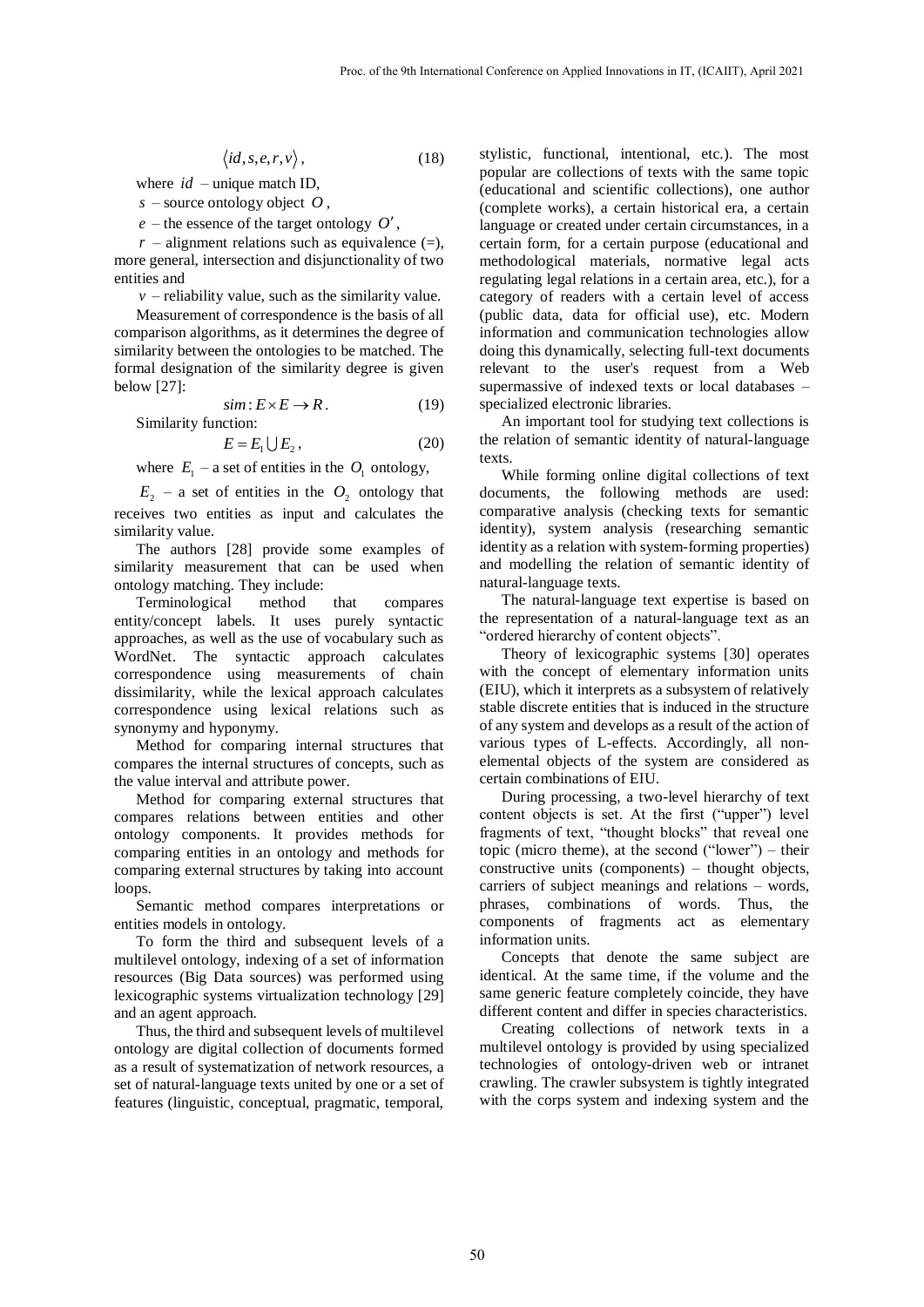multi-language synonym zone. Crawlers, like the corps system, are virtualized lexicographic agents, they are a type of lexicographic systems.

The identity search methodology involves preprocessing texts to improve the efficiency and speed of search – normalization.

Searching for text identities on the Internet using web crawlers is a non-trivial task. The search scenario is as follows:

- the length of queries is determined (8 words in a series are considered optimal);
- queries are generated from eight overlapping words  $(1 - 8; 2 - 9; 3 - 10$  etc.). A single-word overlap gives you the highest search quality, although it takes longer to complete the query, so for large texts, the overlap should be as small as possible. Requests refer to the crawler API.

The array of texts received in response to the query contains a significant amount of search noise – mistakenly defined as text identities, so it is subject to further processing.

In further processing, suffix trees, the thesaurus method with a multi-language synonymous zone, the shingles method, Bag of Words, the N-Gram method, and distributive semantics are used.

Described methodology usage was tested while developing multilevel ontology "Systemic biomedicine". Its structure is shown on Figure 3.



Figure 3: Example of implementing the multilevel ontology "Systemic biomedicine" scheme.

Each of the levels of a multilevel ontology can be flexibly expanded and supplemented with new objects, as well as integrate distributed information systems and sources of information resources.

In practice, multilevel information classification is not introduced in many data models. The main reason lies in the high computational complexity of logical problems associated with its modelling. The description of a multilevel classification cannot be modelled in first-order logic, since the metaclass is

modelled by a second-order statement in which the variable bound by the quantifier must take values corresponding to the classes.

Thus, the ontology description language Ontolingua [31] is based on first-order logic, given the use of the KIF language for statements, and therefore does not allow multilevelness from the very beginning. The ontology language in Semantic Web Technologies OWL uses the RDF Schema language as its basis, which allows modelling of metaclasses. The OWL Full dialect uses this feature, but it is not allowed. The OWL DL dialect does not preserve the semantics of RDF Schema classes, but introduces its own, corresponding to descriptive logic, which assumes a subset of first-order constructs in which you can solve feasibility problems and some other logical problems. The same applies to OWL 2 language profiles and their corresponding logics. None of the profiles introduces the possibility of modelling metaclasses, despite the fact that approaches are used to increase the expressive power, in particular, in the RL profile – by introducing conditions for the use of constructs in statements of superclasses and subclasses [32]. Therefore, to create a multilevel ontology, a specific XML format is used that can ensure the interoperability of information at all levels to implement multilevel ontology.

### **5 CONCLUSIONS**

Carrying out research has shown that there are no approaches to solve the problem of structuring text information by computer-aided extraction of the basic concepts that determine the text, content (meaning) as well as the problem of constructing a formalized structure for formation the classes of individual objects and relations between them.

The solution to the problem of significant linguistic information amounts analytical processing available on the Internet is proposed.

It consists of performing such steps of texts processing as structuring texts by computer-aided extraction of basic concepts that determine the content (meaning) of the text; building a formalized structure for the individual objects' classes and relations between them formation; determining the mechanism for conducting logical output based on a multilevel ontology.

The modified model of a multilevel ontology differs from the known ones in that the concept of a level is considered not in three-dimensional space, but in multi-dimensional space due to the semantic connectivity of distributed information resources.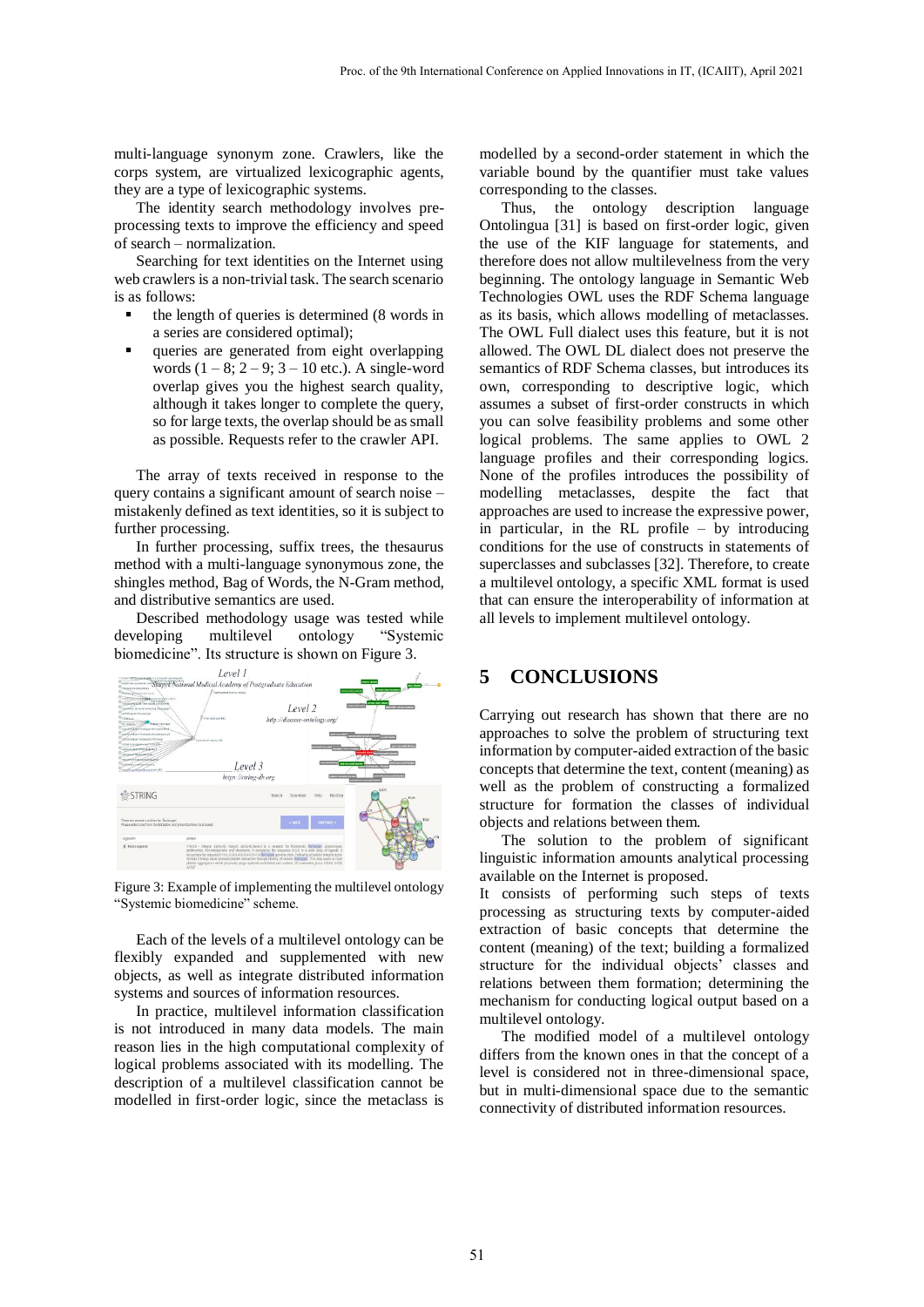The multilevel ontology model is able to provide facilitating the interpretation of concepts within the community, reducing errors due to the lack of unified terminology, data integration, exchange of meaningful information, extended support for semantic interoperability, information reuse.

In the future, it is planned to use the proposed multilevel ontology model to improve the mechanisms for searching and conducting logical inference.

#### **REFERENCES**

- [1] B. Neumayr, K. Grn, and M. Schrefl, "Multilevel domain modeling with m-objects and mrelationships," Proc. of 6th Asia-Pacific Conf. on Conc. Model., New Zealand, 2009.
- [2] C. Atkinson and T. Khne, "The essence of multilevel modeling," Proc. of 4th Int. Conf. on the Unified Model. Lang., pp. 19-33, Toronto, Canada, 2001.
- [3] V. Mayer-Schonberger and K. Cukier, Big Data: A Revolution That Will Transform How We Live, Work, and Think, Canada: Eamon Dolan/Houghton Mifflin Harcourt, 2013, p. 242.
- [4] A. Luntovskyy and L. Globa, "Big Data: Sources and Best Practices for Analytics," Proc. of International Conference on Information and Telecommunication Technologies and Radio Electronics (UkrMiCo'19), pp. 1-6, 2019.
- [5] O. Stryzhak, V. Prychodniuk, and V. Podlipaiev, "Model of Transdisciplinary Representation of GEOspatial Information," in Advances in Information and Communication Technologies. Lecture Notes in Electrical Engineering, vol. 560, Cham: Springer, 2019, pp. 34-75
- [6] M. Popova, O. Stryzhak, O. Mintser, and R. Novogrudska, "Medical Transdisciplinary Cluster Development for Multivariable COVID-19 Development for Multivariable COVID-19<br>Epidemiological Situation Modeling," Proc. Of the IEEE International Conference on Bioinformatics and Biomedicine (BIBM 2020), 2020, pp. 1662-1667, doi: 10.1109/BIBM49941.2020.9313204.
- [7] G. Barzdins, N. Gruzitis, G. Nešpore-Bērzkalne, B. Saulīte, I. Auziņa, and K. Levāne-Petrova, "Multidimensional Ontologies: Integration of Frame Semantics and Ontological Semantics," Proc. of 13th EURALEX International Congress, pp. 23-28, Barcelona, Spain, 2008
- [8] I. L. Artemyeva, "Complexly structured subject areas. Construction of multilevel ontologies," Information Technology, vol. 1, pp. 16-21, 2009.
- [9] V. Nebot, R. Berlanga-Llavori, J. Pérez-Martínez, M. Aramburu, and T. Pedersen, "Multidimensional Integrated Ontologies: A Framework for Designing Semantic Data Warehouses," Data Semantics, vol. 13, pp. 1-36, 2009.
- [10] N. Prat, J. Akoka, and I. Comyn-Wattiau, "Transforming multidimensional models into OWL-DL ontologies," Proc. of Multidimensional Models Meet the Semantic Web: Defining and Reasoning on OWL-DL Ontologies for OLAP, Hawaii, USA, 2012.
- [11] T. Niemi and M. Niinimäki, "Ontologies and summarizability in OLAP," Proc. of the Proceedings of the 2010 ACM Symposium on Applied Computing(SAC'10), pp. 1349-1353, March 2010.
- [12] O. P. Mintser and V. M. Zaliskiy, Systemic biomedicine. Kyiv: Interservice, 2019, p. 552 .
- [13] L. El Saraj, B. Espinasse, T. Libourel, and S. Rodier, "Towards Ontology-Driven Approach for Data Warehouse Analysis," Proc of 8th Int. Conf. on Software Eng. Advances (ICSEA 2013), pp. 1-6, Venice, Italy, 2013.
- [14] N. F. Noy and D. L. McGuinness, "Ontology development 101: A guide to creating your first ontology," Technical report ksl-01-05 and stanford medical informatics technical report smi-2001-0880, Stanford Knowledge Systems Laboratory, 2001
- [15] S. Jean, G. Pierra, and Y. Ait-Ameur, "Domain Ontologies : A Database-Oriented Analysis," Proc. of Web Inf. Sys. and Techn. (WEBIST'2006), pp. 238-254, Set`ubal, Portugal, April 2006.
- [16] V. Prychodniuk, "Technological means of<br>transdisciplinary representation of geospatial transdisciplinary information," ITGIS, Kyiv, 2017.
- [17] V. Prychodniuk, "Taxonomy of natural-language texts," Information Models and Analyses, vol.  $5(3)$ , pp. 270-284, 2016.
- [18] O. Ye. Stryzhak, L. S. Globa, V. Y. Velichko, M. A. Popova, and others, "Computer program Cognitive IT platform "POLYHEDRON"," Cognitive IT platform "POLYHEDRON","<br>Certificate of copyright to the work №96078 dated 17.02.2020, Official bulletin No 57 (31.03.2020), pp. 402-403, 2020.
- [19] V. Velychko, M. Popova, V. Prykhodniuk, and O. Stryzhak, "TODOS – IT-platform for the formation of transdisciplinary informational environments,' Syst. Arms and Milit. Equip., vol. 1(49), pp. 10-19, 2017.
- [20] O. Ye. Stryzhak, V. V. Prykhodniuk, S. I. Haiko, and V. B. Shapovalov, "Display of network information in the form of interactive documents. Transdisciplinary approach," Math. Model. in econ., vol. 5(3), pp. 87- 100, 2018.
- [21] M. Popova, "Ontology of interaction in the environment of the geographic information system,' ITGIS, Kyiv, 2014.
- [22] M. Popova, "A model of the ontological interface of aggregation of information resources and means of GIS," Inf. Tech. and Knowl., vol. 7(4), pp. 362-370, 2013.
- [23] C. Rung-Ching, L. Bo-Ying, and B. Cho-Tscan, "Using Domain Ontology Mapping for Drugs Recommendation," Department Of Information Management, Chaoyang University Of Technology, Taiwan, 2009
- [24] I. Olaronke, A. Soriyan, and I. Gambo, "Ontology Matching: An Ultimate Solution for Semantic Interoperability in Healthcare," Int. J. Comp. App., vol. 51, pp. 7-14, 2012, doi:10.5120/8325-1707.
- [25] M. Ehrig and S. Staab, "QOM Quick Ontology Mapping," Proc of the Int Sem. Web Conf., vol. 3298, pp. 683–697, 2004.
- [26] B. Veli, B. L. Gokce, D. Asuman, and K. Yildiray, "Artemis Message Exchange Framework: Semantic Interoperability of Exchanged Messages in the Healthcare Domain," Software Research and